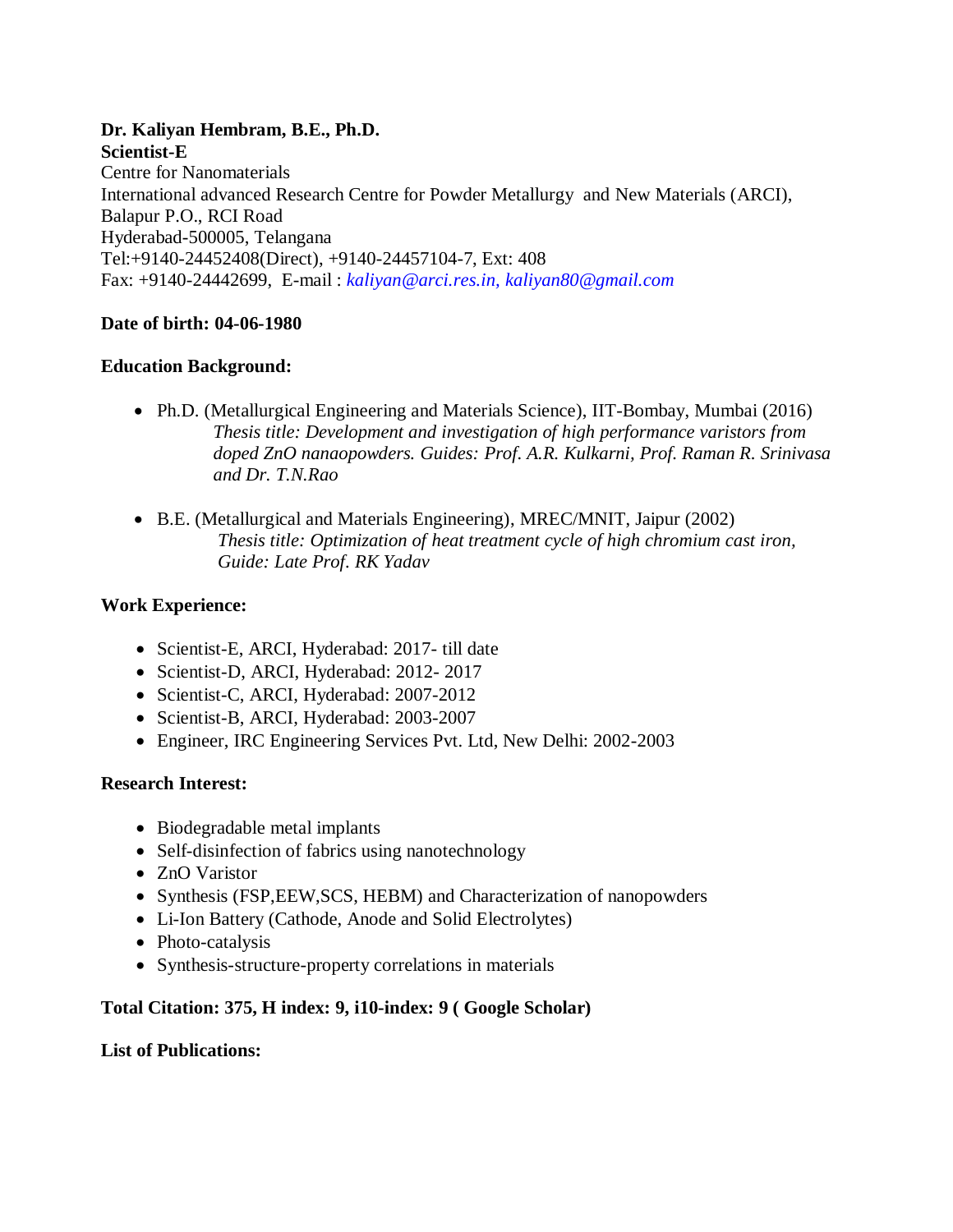- 1. **K. Hembram**, T. N. Rao, R. S. Srinivasa and A. R. Kulkarni, [CaO doped ZnO–Bi2O3 varistors:](javascript:void(0))  [Grain growth mechanism, structure and electrical properties,](javascript:void(0)) Ceramic International, 47,1, 1229- 1237 (2021).
- 2. D. Spandana, Hemin Desai, D. Chakravarthy, R.Vijay and **K. Hembram** , Fabrication of a Biodegradable Fe-Mn-Si Alloy by Field Assisted Sintering, Advanced Powder Technology, 31, 12, 4577-4584, 2020.
- 3. **K. Hembram**, T. N. Rao, M. Ramakrishna, R. S. Srinivasa and A. R. Kulkarni, Influence of CaO doping on Phase, Microstructure, Electrical and Dielectric Properties of ZnO Varistors, Journal of Alloy and Compounds, 817, 152700 (2020).
- 4. **K. Hembram**, T. N. Rao, M. Ramakrishna, R. S. Srinivasa and A. R. Kulkarni, A Novel Ecomomical Grain Boundary Ultra-High Performance ZnO Varistor with Lesser Dopants, Journal of the European Ceramic Society, 38 (15) 5021-5029 2018 (In press)
- 5. M. Gririraj, K. Murugan K., N. K. Sahu, **K. Hembram**, High performance multi-layer varistor (MLV) from doped ZnO nanopowders by water based tape casting: Rheology, sintering, microstructure and properties, Ceramic International, 44, 7837-43 (2018).
- 6. Development of a novel carbon-coating strategy for producing core–shell structured carbon coated LiFePO 4 for an improved Li-ion battery performance, PM Pratheeksha, EH Mohan, BV Sarada, M Ramakrishna, **K Hembram,** T. N. Rao and S. Anandan, Physical Chemistry Chemical Physics 19 (1), 175-188 (2017).
- 7. **K.Hembram**, T.N.Rao, R.S.Srinivasa and A.R.Kulkanri, High performance varistor made from doped ZnO nanopowders by pilot-scale flame spray pyrolyser: sintering, microstructure and properties, Journal of the European Ceramic Society, 35, 3535-44, (2015).
- 8. R. Kumar, D. Navadeepthy, **K. Hembram**, T. N. Rao and S. Anandan, Visible-light-induced photocatalytic disinfection of e-coli pathogens with Fe3+-grafted ZnO nanoparticles, Energy and Environmental Focus, 4,1-7 (2015).
- 9. A. Sangeetha, L. Samyuktha , AVN Swamy, A Kapley,K Jamil, T.N. Rao and **K. Hembram**, Biological interactions in vitro of zinc oxide nanoparticles of different characteristics, IOP, Materials Research Express 1 035041(2014).
- 10. R. Kumar, S. Anandan, **K. Hembram**, and T. N. Rao, Efficient ZnO-Based Visible-Light-Driven Photocatalyst for Antibacterial Applications, ACS Applied Materials & Interfaces, 6 13138– 13148 (2014).
- 11. **K. Hembram**, D. Sivaprahasam, K.Wagner and T.N. Rao, Large-scale manufacture of ZnO Nanorods by Flame Spray Pyrolysis, Journal of Nanoparticle Research,15, 1-11(2013).
- 12. **K. Hembram**, D. Sivaprahasam and T.N. Rao, Combustion synthesis of doped nanocrystalline ZnO powders for varistors applications, Journal of the European Ceramic Society 31 1905–1913 (2011). Listed in **hottest 25 articles in Elsevier**, Material Science, Journal of the European Ceramic Society, April to June 2011.
- 13. R. Subasri, M. Asha, **K. Hembram**, G.V.N. Rao and T.N. Rao, Microwave Sintering of Doped Nanocrystalline ZnO and Characterization for Varistor Applications, Material chemistry and physics Volume 115, Issues 2-3, 15, Pages 677-684 (2009).
- 14. **K. Hembram**, R.Vijay, Y.S. Rao and T.N. Rao, Doped nanocrystalline ZnO powder for nonlinear resistor application by spray pyrolsysi method, , Journal of Nanoscience and Nanotechnology 9, 4376-4382 (2009).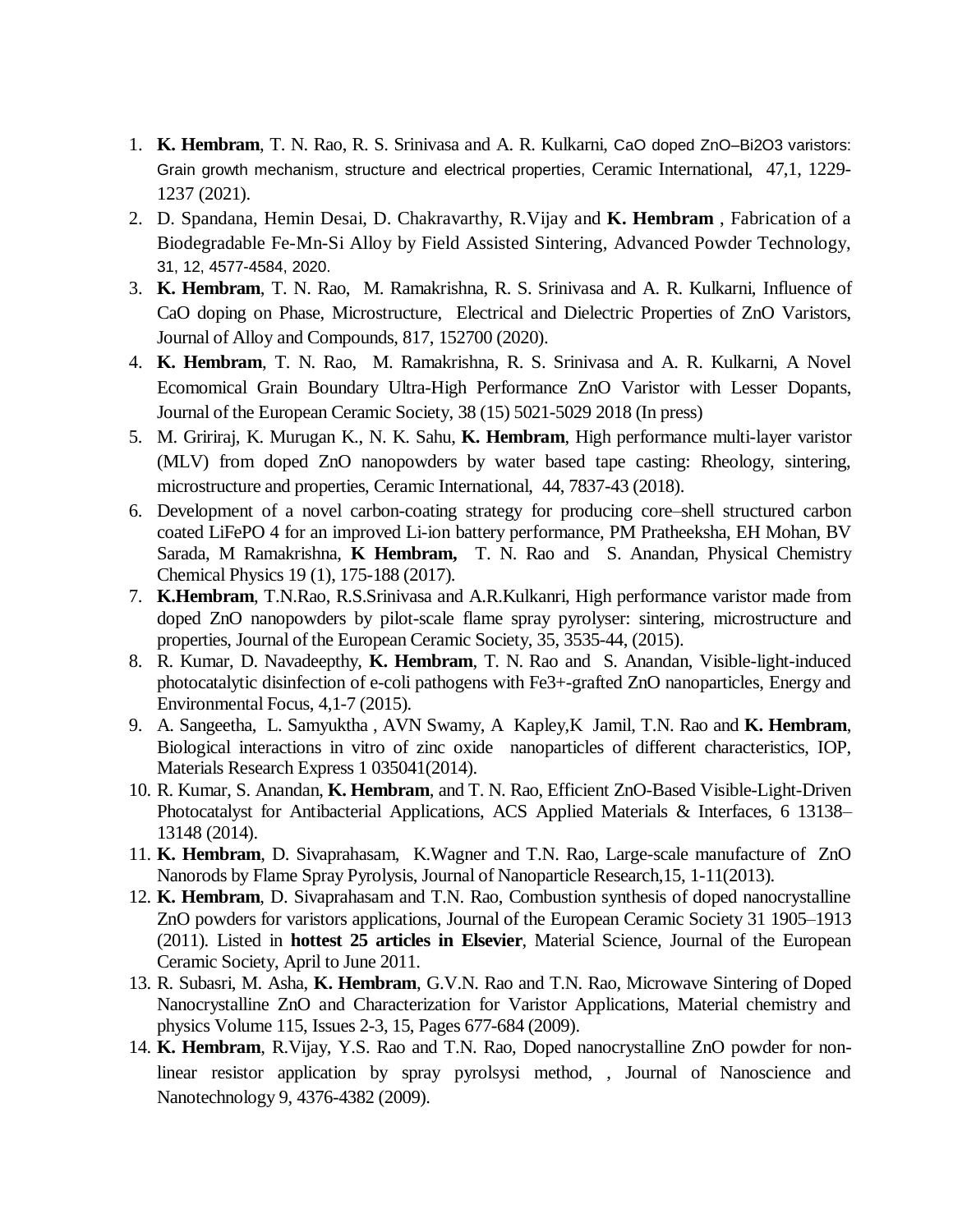# **List of Patents:**

- **1.** Improved composition and method of preparation of high perforamce ZnO varistors, **K. Hembram**, A.R. Kulkanri, R. S. Srinivasa and T.N.Rao, Indian Patent Application No. **339,072 (2020).**
- 2. An improved method for producing ZnO nanorod, **K. Hembram**, D. Sivaprahasam and T.N.Rao, Indian Patent Indian patent No. **293775 (2018).**
- 3. An improved process for the preparation doped ZnO nanopowder useful for the preparation of Varistor and an improved process for the preparation for Varistor employing the said nanopowder" **K. Hembram**, T. N. Rao and R. Sundaresan, Indian patent No. **254913 (2013**).

# **List of Lecture Delivered:**

- 1. Presented a paper "Large Scale Manufacture of Doped ZnO Nanopowders for Varistor Applications by Top-down and Bottom-up Approach" in Regional Conference of young scientist on the topic " Nanoscience and Nanomaterials, during February 18-20, 2015, JNCASR, Bangalore, India.
- 2. Presented a paper on " Shape Control Synthesis of ZnO Nanopowders and for Varistor Applications by Flame Spray Pyrolysis," in MRS Fall Meeting and Exhibitions during 30th Nov.-5th Dec 2014, Boston, USA.
- 3. Presented paper on " Nanotechnology in Energy" in Asia Nanotech Camp 2012, Beijing, China.
- 4. Presented a paper on " Combustion synthesis of doped ZnO nanopowder for varsitors applications, in International contest of applications in nano-micro technology(I-CAN) 2012, Beijing, China
- 5. Presented paper on "Synthesis and Characterization of Catalyst free Bulk Pure ZnO Nanorods by Flame Spray Pyrolysis" at International Conference Nanoscience and Technology(ICONSAT), January 20-23, 2012, organized by ARCI, Hyderabad, India.
- 6. Presented paper on "Doped nanocrystalline ZnO powder for Varistor applications by spray pyrolysis method" at 2nd International meeting on development in materials, processes and applications of nanotechnology ( MPA-2008) held at University of Cambridge, Cambridge, UK.
- 7. Presented poster paper on " Nano alumina synthesis by electrical explosion of wire" at National Seminar on Powder Metallurgy 2007, Hyderabad, India.
- 8. Presented poster paper on "Doped nanocrystalline ZnO powder for Varistor application" at 6th International conference on nanoscience and nanotechnology ( Nano-2006), IISc, Bangalore, India
- 9. Presented poster paper on "Interrelationship between microstructure and dielectric and electrical properties in ZnO" at International conference on Nano-materials for Electronics (ICNME-2006), Pune, India.
- 10. Presented poster paper on " Nano alumina synthesis by electrical explosion of wire" at International Symposium on Frontlines in Design of Materials ( FMD-2005), IIT Madras, Chennai, India.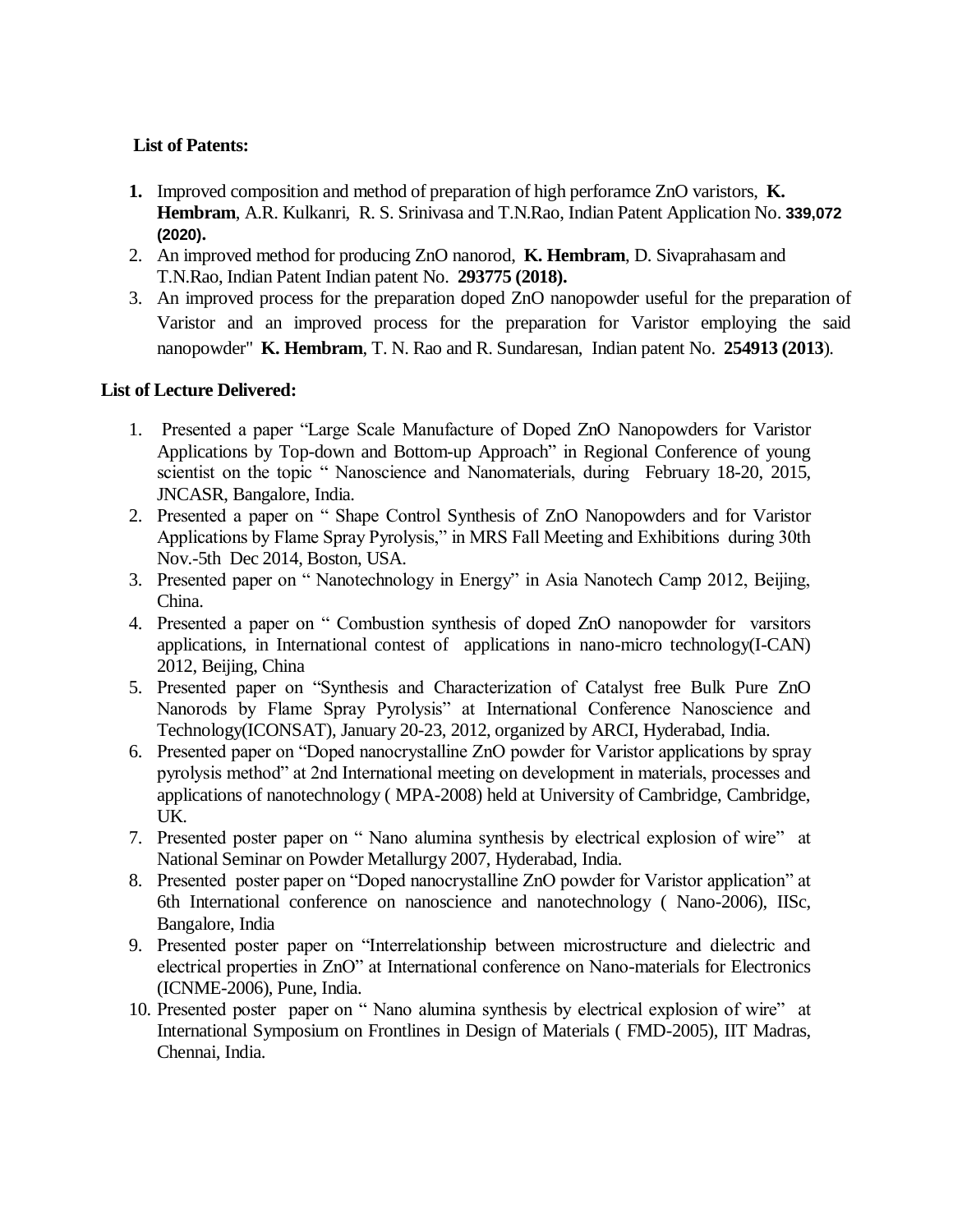#### **Affiliation to Professional Societies:**

- 1. Life Member of Indian Institute of Metal, India
- 2. Life Member of Material Research Society of India
- 3. Member of American Ceramic Society, USA
- 4. Member of Material Research Society, USA
- 5. Life member of Powder Metallurgy Association of India
- 6. Member of Indian Ceramic Society, India

#### **Awards & Honors:**

- 1. One paper (K. Hembram et al) is listed in hottest 25 articles in Elsevier, Material Science, Journal of the European Ceramic Society, April to June 2011.
- 2. Best poster contribution award at International contest of applications in nano-micro technology(I-CAN) 2012, Beijing, China.
- 3. Golden best presentation award at Asia Nanotech Camp 2012, Beijing, China.

#### **Reviewer for International Journals:**

1. Journal of Nanoparticle Research, Springer; **Applied Catalysis B: Environmental**, Elsevier ;Ceramic International, Elsevier; **Journals of Alloys and Compounds, Elsevier**,Journals of Electronics Ceramics, Springer,Materials Research Express, IOP,UK;Journal of Electronic Materials, Springer;Journals of Advanced Ceramics, Springer;Advanced Powder Technology, Elsevier;Journal of Nanoscience and Nanotechnology, American Scientific Publisher;International Journal of Physical Sciences, Academic Journals ;**Nanotechnology**, IOP;**Journals of the American Ceramic Society**, Wiely; Materials Letter, Springer

| <b>Projects/Products Delivered:</b> |  |
|-------------------------------------|--|
|-------------------------------------|--|

| <b>S.N.</b>      | <b>Name of Projects</b>             | Cost of the    | <b>Sponsored</b> | <b>Remarks</b> |
|------------------|-------------------------------------|----------------|------------------|----------------|
|                  |                                     | <b>Project</b> | <b>Agencies</b>  |                |
|                  |                                     | (Rs.)          |                  |                |
| 1.               | Development and supply of nano-     | 4.9L           | BHEL,            | <b>PI</b>      |
|                  | ZnO based Varistor                  |                | Hyderabad        |                |
| 2.               | Nanomission                         | 900L           | of<br>DST, Govt. | Member<br>of   |
|                  |                                     |                | India            | the group      |
| 3.               | of<br>Development                   | 47.8L          | SERB, DST, Govt. | PI.            |
|                  | Multilayered/Thick<br>film          |                | of India         |                |
|                  | Varistors using doped ZnO           |                |                  |                |
|                  | nanopowder for Automotive           |                |                  |                |
|                  | Applications                        |                |                  |                |
| $\overline{4}$ . | Product and Supply of carbon coated | 10L            | NSTL, DRDO       | $Co-PI$        |
|                  | LiFePO4, Scale-up of the process of |                |                  |                |